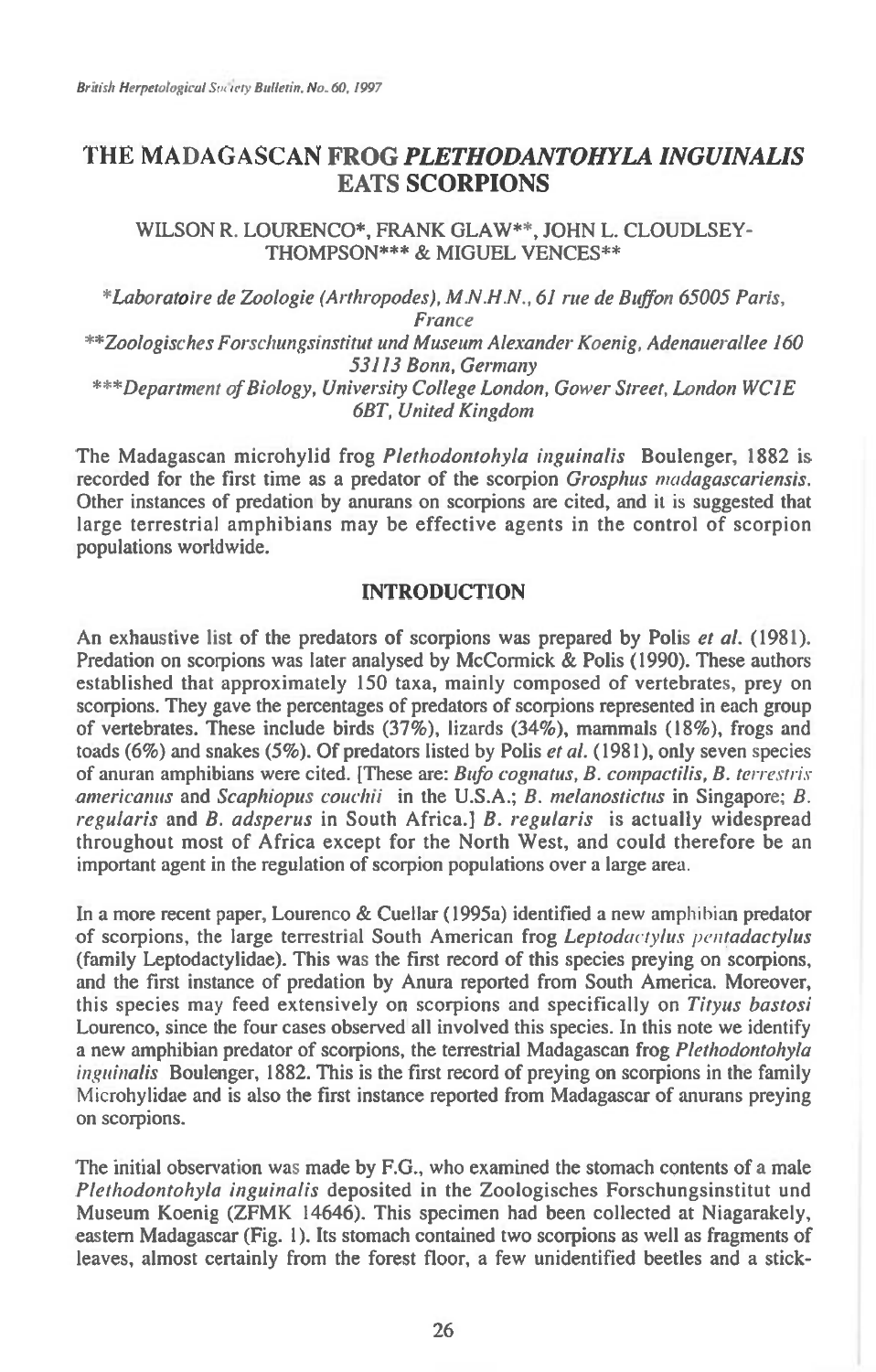



*(I)* 

insect. The scorpions were forwarded to W.R.L., who identified them as *Grosphus madagascariensis* (Gervais), one of the species most common in Madagascar. The specimen of *P. inguinalis* averaged about 100 mm in snout-vent length, while the two scorpions were both adults, one male and one female, ranging from 45 to 50 mm in length. It is possible that the scorpions were mating when captured by the frog.

This new record of predation on scorpions by frogs is of interest not only because it is the first case involving a Madagascan frog but, secondly because it shows that large terrestrial frogs may be active predators of scorpions and effective means of controlling their populations.

Several species of scorpions are extremely venomous and pose important health problems as a result of the fact that they live in close proximity to human beings in several regions of the world (Lourenco & Cuellar, 1995b; Lourenco *et al.,* 1996). This situation is not so common in Madagascar, but due to human activities in that country other problems arise. A biological programme of reproduction and reimplantation has been created by the Jersey Wildlife Trust for the endangered species of tortoise *Geochelone yniphora* (Juvik *et al.,* 1980-81), in the area of the 'Reserve naturelle integrale de l'Ankarafantsika' (Fig. 1). However, young tortoises in the reserve have